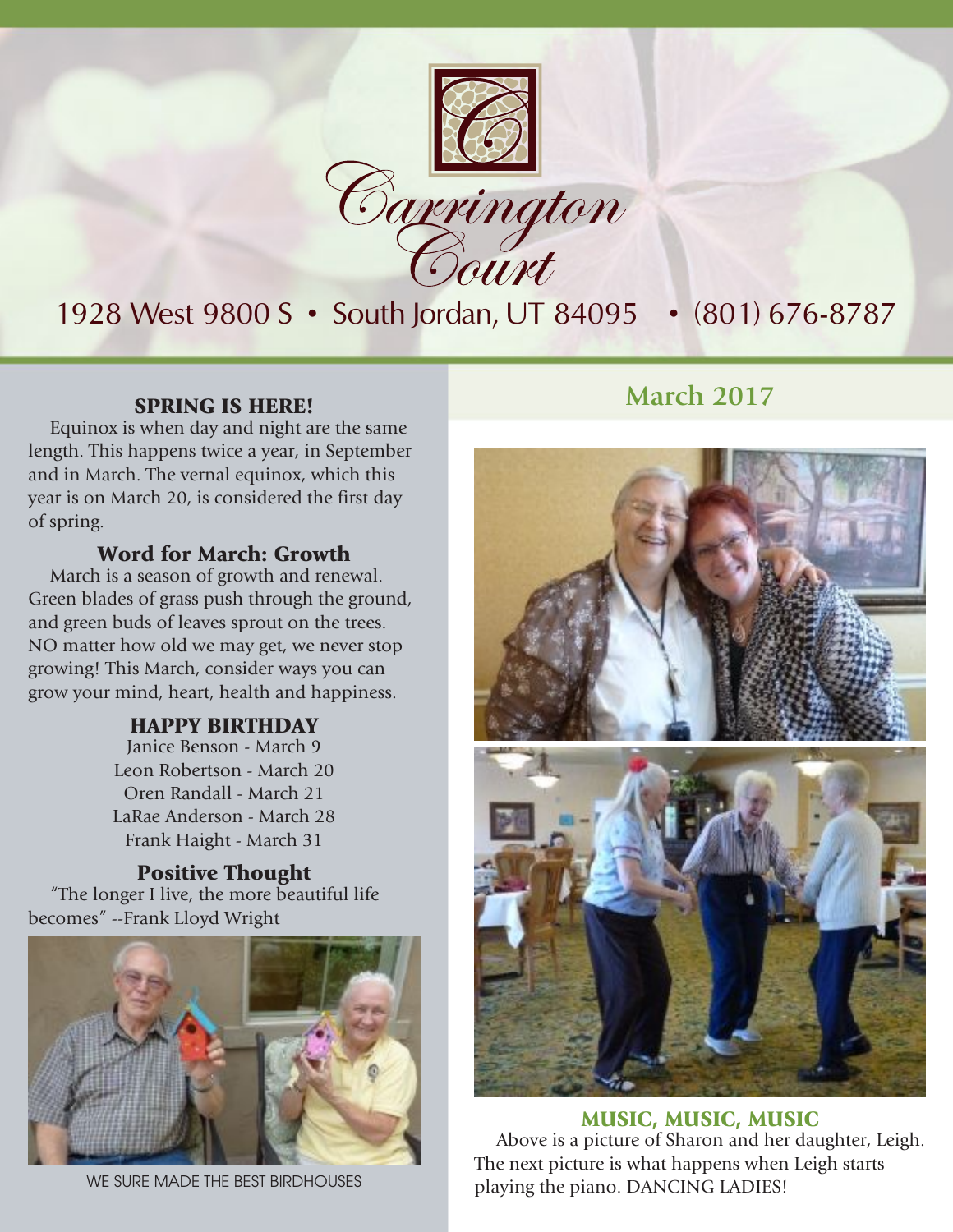#### **March 2017**



Memorable Melody: 'Oh, What a Beautiful Mornin'' Optimism abounds in

this opening number from the musical "Oklahoma!" which debuted on Broadway in 1943. Written by acclaimed songwriting team Richard Rodgers and Oscar Hammerstein, the upbeat tune is sung by the lead character, cowboy Curly McLain. Evoking images of golden meadows and sunshine, the song soared into popularity outside of Broadway and was often featured on radio and TV programs. Frank Sinatra, Ray Charles and Rosemary Clooney are a few of the artists who recorded versions of the song.



"OH, WHAT A **BEAUTIFUL** MORNIN"

Come and Spend Your Morning in Activities - You Never Know What's Going to Happen??!!!!

| <b>Sunday</b>                                                                                                                                                                                                                     | <b>Monday</b><br><b>Tuesday</b>                                                                                                                                                                                                                                                                         |                                                                                                                                                                                                     |
|-----------------------------------------------------------------------------------------------------------------------------------------------------------------------------------------------------------------------------------|---------------------------------------------------------------------------------------------------------------------------------------------------------------------------------------------------------------------------------------------------------------------------------------------------------|-----------------------------------------------------------------------------------------------------------------------------------------------------------------------------------------------------|
| We have a Eucharistic<br>minister available for our<br><b>Catholic residents during the</b><br>week. Residents, or families,<br>may contact Diane if they<br>would like to request a visit.                                       | <b>March</b>                                                                                                                                                                                                                                                                                            | We have a pet therapy dog<br>that visits Carrington Court<br>two times a month. Let Diane<br>know if you would like a visit.                                                                        |
| 5<br>9:30 Music & The Spoken Word<br>(TV Channel 5)<br>10:30 LDS Sacrament Meeting<br>11:15 Relief Society &<br>Priesthood<br>12:00 Lunch<br>3:00 Afternoon Movie<br>5:00 Dinner                                                  | 6<br>9:30 Let's Move!<br>10:15 Jokes & Question of the<br>Week?!<br>10:20 Music & Movies - Name<br>That Tune & Watch That Tune<br>11:00 GREEN JELLO Tasting<br>& The History of J-E-L-L-O<br>12:00 Lunch<br>3:00 Country/Western - New<br><b>Fiddlers Perform</b><br>5:00 Dinner                        | $\overline{7}$<br>9:30 Let's Move!<br>10:15 Picture of the Day<br>10:20 Fill-in-the-Blanks<br>11:00 Manicures<br>12:00 Lunch<br>1:30 LDS Gospel Doctrine<br>Lesson<br>3:00 B-I-N-G-O<br>5:00 Dinner |
| 12<br><b>DAYLIGHT SAVING TIME</b><br><b>BEGINS</b><br>9:30 Music & The Spoken Word<br>(TV Channel 5)<br>10:30 LDS Sacrament Meeting<br>11:15 Relief Society &<br>Priesthood<br>12:00 Lunch<br>3:00 Afternoon Movie<br>5:00 Dinner | 13<br>9:30 Let's Move!<br>10:15 Jokes & Question of the<br>Week?!<br>10:20 Diane's Blarney Shakes -<br>And Some Irish Music<br>11:00 Discussion of the Irish<br>Potato Famine<br>12:00 Lunch<br>3:00 Singing Trio With Piano -<br>Moods-N-Music Perform<br>5:00 Dinner                                  | 14<br>9:30 Let's Move!<br>10:15 Picture of the Day<br>10:20 Fill-in-the-Blanks<br>11:00 Manicures<br>12:00 Lunch<br>1:30 LDS Gospel Doctrine<br>Lesson<br>3:00 B-I-N-G-O<br>5:00 Dinner             |
| 19<br>9:30 Music & The Spoken Word<br>(TV Channel 5)<br>10:30 LDS Sacrament Meeting<br>11:15 Relief Society &<br>Priesthood<br>12:00 Lunch<br>3:00 Afternoon Movie<br>5:00 Dinner                                                 | <b>SPRING BEGINS</b><br>20<br>9:30 Let's Move!<br>10:15 Jokes & Question of the<br>Week?!<br>10:20 Sort It Out Game<br>11:00 We Make a "Surprise"<br>Stop and Visit Some Residents<br>in Their Room and Bring a Treat<br>12:00 Lunch<br>3:00 Singing/Guitar - David<br>Fairbanks Perform<br>5:00 Dinner | 21<br>9:30 Let's Move!<br>10:15 Picture of the Day<br>10:20 Fill-in-the-Blanks<br>11:00 Manicures<br>12:00 Lunch<br>1:30 LDS Gospel Doctrine<br>Lesson<br>3:00 B-I-N-G-O<br>5:00 Dinner             |
| 26<br>9:30 Music & The Spoken Word<br>(TV Channel 5)<br>10:30 LDS Sacrament Meeting<br>11:15 Relief Society &<br>Priesthood<br>12:00 Lunch<br>3:00 Afternoon Movie<br>5:00 Dinner                                                 | 27<br>9:30 Let's Move!<br>10:20 Resident Council - All<br>Residents Are Encouraged to<br>Attend<br>11:00 We Meet at the Fireplace<br>and Have a Sing-a-long<br>12:00 Lunch<br>3:00 Singer - Lynda Davidson<br>Performs<br>5:00 Dinner                                                                   | 28<br>9:30 Let's Move!<br>10:15 Picture of the Day<br>10:20 Fill-in-the-Blanks<br>11:00 Manicures<br>12:00 Lunch<br>1:30 LDS Gospel Doctrine<br>Lesson<br>3:00 B-I-N-G-O<br>5:00 Dinner             |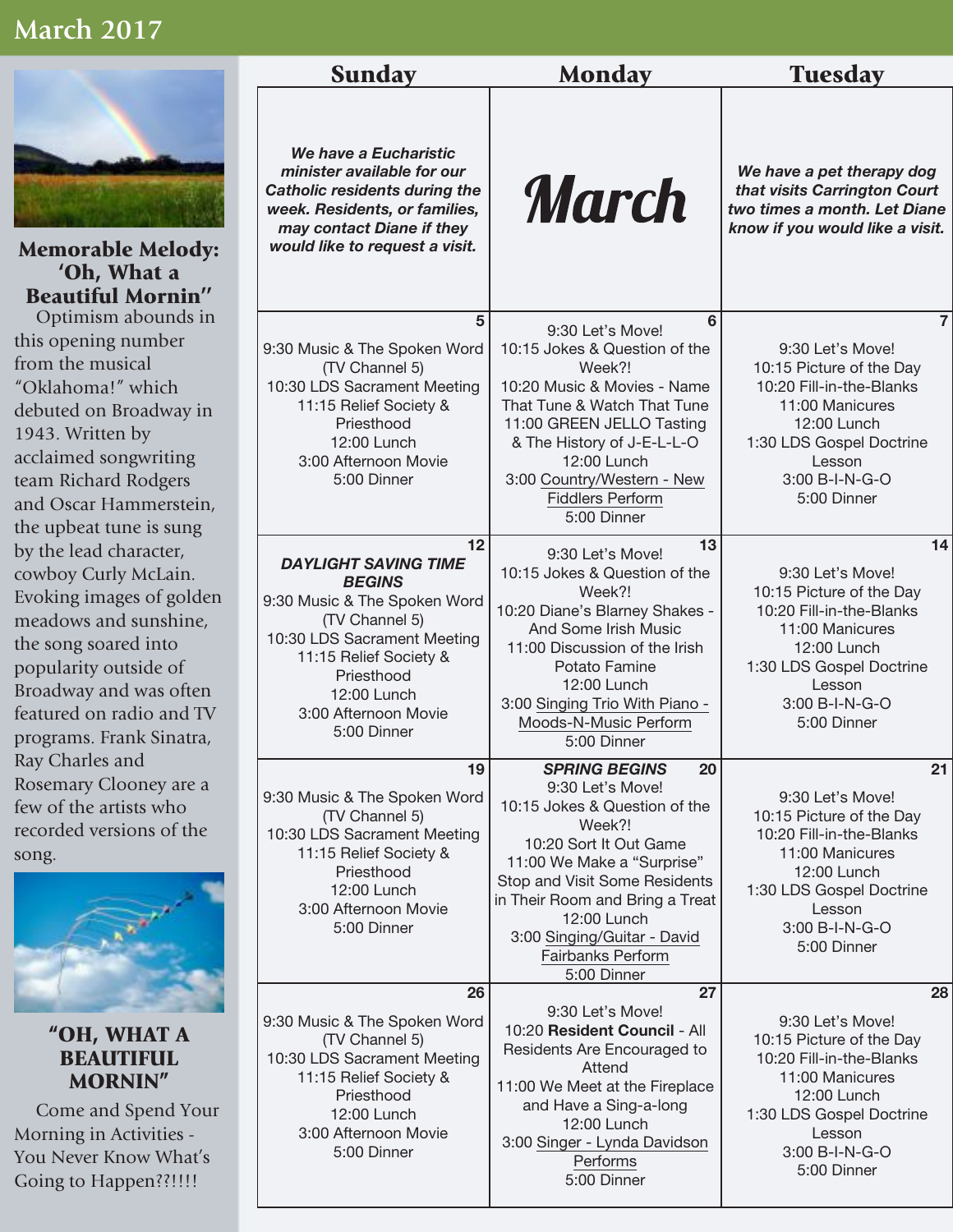# **Calendar of Events**

| Wednesday                                                                                                                                                                                                                                                                              | <b>Thursday</b>                                                                                                                                                                                               | <b>Friday</b>                                                                                                                                                                                                                                                                                                     | <b>Saturday</b>                                                                                                                                                                                                                                                                  |
|----------------------------------------------------------------------------------------------------------------------------------------------------------------------------------------------------------------------------------------------------------------------------------------|---------------------------------------------------------------------------------------------------------------------------------------------------------------------------------------------------------------|-------------------------------------------------------------------------------------------------------------------------------------------------------------------------------------------------------------------------------------------------------------------------------------------------------------------|----------------------------------------------------------------------------------------------------------------------------------------------------------------------------------------------------------------------------------------------------------------------------------|
| <b>BEAUTY SHOP OPEN</b><br>9:30 Let's Move!<br>10:00 Clever Crossword Puzzle<br>11:00 Name That Tune?!<br>12:00 Lunch<br>2:30 Afternoon Matinee "Bridge<br>to Terabithia" & Creamies<br>5:00 Dinner                                                                                    | $\overline{2}$<br><b>BEAUTY SHOP OPEN</b><br>9:30 Let's Move!<br>10:15 Balloon Badminton<br>11:00 Cranium Crunches<br>12:00 Lunch<br>2:30 Apartment Visits With<br>Residents<br>3:30 B-I-N-G-O<br>5:00 Dinner | 3<br>9:30 Outing - Scenic Ride<br>12:00 Lunch<br>3:00 B-I-N-G-O<br>5:00 Dinner                                                                                                                                                                                                                                    | 4<br>9:30 Let's Move!<br>10:00 Activities Upstairs With<br>the U of U Students<br>12:00 Lunch<br>3:00 B-I-N-G-O<br>5:00 Dinner<br>6:00 Lawrence Welk Show -<br>Channel 11                                                                                                        |
| <b>BEAUTY SHOP OPEN</b><br>8<br>9:30 Let's Move!<br>10:00 Clever Crossword Puzzle<br>11:00 Concentration - St.<br>Patty's Themed<br>12:00 Lunch<br>2:30 Afternoon Matinee - "To<br>Dance With the White Dog" &<br>Popcorn<br>5:00 Dinner<br>6:15 Relief Society - Everyone<br>Welcomed | 9<br><b>BEAUTY SHOP OPEN</b><br>9:30 Let's Move!<br>10:15 Balloon Badminton<br>11:00 Cranium Crunches<br>12:00 Lunch<br>2:30 Apartment Visits With<br>Residents<br>3:30 B-I-N-G-O<br>5:00 Dinner              | 9:30 Let's Move!<br>10<br>10:15 Canadian Geese,<br>Springtime Thoughts and<br>"Green Eggs and Ham"<br>11:00 We Meet at the Fireplace<br>and Have a Sing-a-long<br>12:00 Lunch<br>1:00 Outing - Loveland Living<br><b>Planet Aquarium - Sharks,</b><br><b>Octopus and Star Fishes</b><br>"OH, MY"!!<br>5:00 Dinner | 11<br>9:30 Let's Move!<br>10:00 Activities Upstairs With<br>the U of U Students<br>12:00 Lunch<br>3:00 B-I-N-G-O<br>5:00 Dinner<br>6:00 Lawrence Welk Show -<br>Channel 11                                                                                                       |
| 15<br><b>BEAUTY SHOP OPEN</b><br>9:30 Let's Move!<br>10:00 Clever Crossword Puzzle<br>11:00 Irish Dance - The Keltic<br><b>Colleens Perform</b><br>12:00 Lunch<br>2:30 Afternoon Matinee - "On<br>Golden Pond" & Popcorn<br>5:00 Dinner                                                | 16<br><b>BEAUTY SHOP OPEN</b><br>9:30 Let's Move!<br>10:15 Balloon Badminton<br>11:00 Cranium Crunches<br>12:00 Lunch<br>2:30 Apartment Visits With<br>Residents<br>3:30 B-I-N-G-O<br>5:00 Dinner             | 17<br><b>ST. PATRICK'S DAY</b><br>9:30 Outing - Scenic Ride<br>12:00 Lunch<br>2:30 IRISH B-I-N-G-O<br>4:00 Irish Dance - Provided by<br>Rinceoiri Don Spraoi<br>5:00 Dinner                                                                                                                                       | 9:30 Massages Provided 18<br>Free of Charge by the<br><b>Students from the College of</b><br>Myotherapy!<br>9:30 Let's Move!<br>10:00 Activities Upstairs With<br>the U of U Students<br>12:00 Lunch<br>3:00 B-I-N-G-O<br>5:00 Dinner<br>6:00 Lawrence Welk Show -<br>Channel 11 |
| 22<br><b>BEAUTY SHOP OPEN</b><br>9:30 Let's Move!<br>10:00 Clever Crossword Puzzle<br>11:00 Craft Corner - Spring<br><b>Themed</b><br>12:00 Lunch<br>2:30 Afternoon Matinee - "The<br>Daughter of Rosie O'Grady" &<br>Creamies<br>5:00 Dinner                                          | 23<br><b>BEAUTY SHOP OPEN</b><br>9:30 Let's Move!<br>10:15 Balloon Badminton<br>11:00 Cranium Crunches<br>12:00 Lunch<br>2:30 Women's Choir - Act III<br>Performs<br>3:30 B-I-N-G-O<br>5:00 Dinner            | 24<br>9:30 Let's Move!<br>10:15 We Run for the Roses -<br><b>Carrington Court Horse Races</b><br>11:00 Short Film - Cronkite<br>Remembers<br>12:00 Lunch<br>1:30 Outing - Leatherby's Ice<br><b>Cream Parlor - Come</b><br>celebrate the beginning of<br>spring with ice cream!<br>5:00 Dinner                    | 25<br>9:30 Let's Move!<br>10:00 Activities Upstairs With<br>the U of U Students<br>12:00 Lunch<br>3:00 B-I-N-G-O<br>5:00 Dinner<br>6:00 Lawrence Welk Show -<br>Channel 11                                                                                                       |
| 29<br><b>BEAUTY SHOP OPEN</b><br>9:30 Let's Move!<br>10:00 Clever Crossword Puzzle<br>11:00 What's in the Sack? You<br>May Use Every Sense, but<br>Sight!<br>12:00 Lunch<br>2:30 Afternoon Matinee -<br>"Secret Garden" & Popcorn<br>5:00 Dinner                                       | 30<br><b>BEAUTY SHOP OPEN</b><br>9:30 Let's Move!<br>10:15 Balloon Badminton<br>11:00 Cranium Crunches<br>12:00 Lunch<br>2:30 Apartment Visits With<br>Residents<br>3:30 B-I-N-G-O<br>5:00 Dinner             | 31<br>9:30 Outing - Scenic Ride<br>12:00 Lunch<br>3:00 Surprise B-I-N-G-O???<br>5:00 Dinner                                                                                                                                                                                                                       | happy spring!                                                                                                                                                                                                                                                                    |